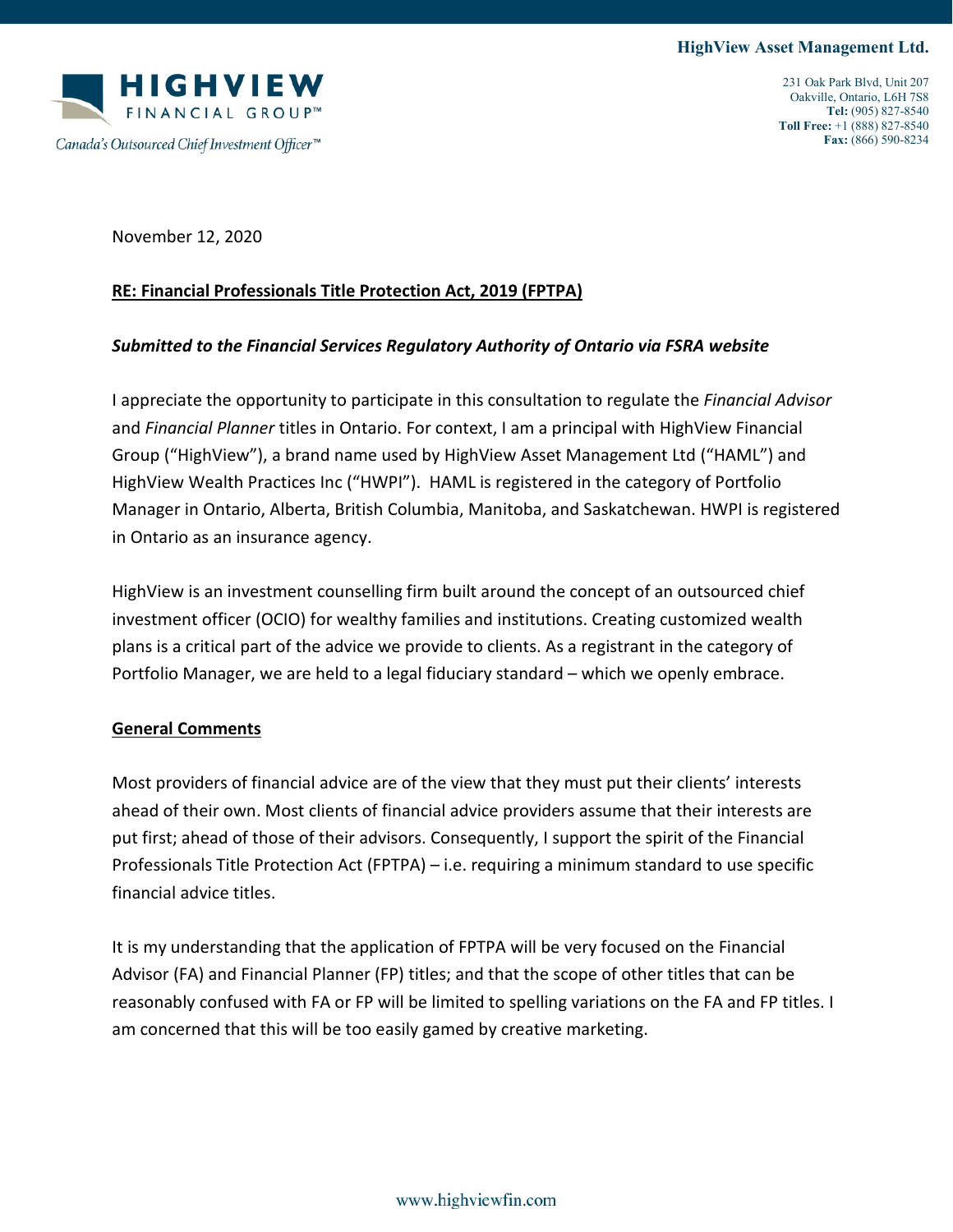To the extent that this is a valid concern, it can be neutralized by borrowing from the title regulation portion of the long-defunct Multilateral Instrument  $33-107<sup>1</sup>$  $33-107<sup>1</sup>$  $33-107<sup>1</sup>$ . MI 33-107 was much broader in scope and scale; but used a simple approach to capture a range of similar titles. If it is too late to consider this approach today, FSRA should keep this in mind for a future step in the evolution of this legislation. Otherwise, I agree with FSRA's approach in the FPTPA's design.

The activities of financial advice providers and financial product distributors are heavily regulated. Simply adding legislation focused only on something that is unregulated is the right approach today. Some have suggested that the FPTPA should also govern title holders' activities, but I agree with the initial step of leaving that to SROs and credentialing bodies.

While the full operationalization of the FPTPA will be a step forward in consumer protection, it will not solve mass consumer confusion. The fragmented financial advice industry (in Ontario, and across Canada) will continue to confuse consumers of financial advice. Sellers of insurance products (some of which have investment features), sellers of investment products, advice-only providers, and registered portfolio managers often appear very similar to consumers.

Finally, there is the issue of whether existing self-regulatory organizations should be approved credentialing bodies under the FPTPA. This argument emphasizes individual registrants' obligations and oversight – leaning heavily on Client Focused Reforms' conflict of interest provisions[2](#page-1-1). While valid points, neither SRO requires credentials for registration that fully satisfy either of the FA or FP competency profile in my opinion.

If SROs become approved credentialing bodies – thereby making individual registrants approved FP or FA title holders – this entire endeavour will have been a waste of time and resources. A minimum standard should not be so high as to exclude truly qualified professionals. Nor should it be a rubber stamp for the status quo. If one goal of the FPTPA is to nudge the financial advice industry in the direction of *profession* status, the bar needs to be set reasonably high – i.e. SROs should not be approved credentialing bodies under the FPTPA.

<span id="page-1-0"></span><sup>1</sup> See<https://www.osc.gov.on.ca/en/14002.htm>

<span id="page-1-1"></span><sup>&</sup>lt;sup>2</sup> CFR's conflict of interest provisions state that if a conflict cannot be avoided, it must be resolved in the client's favour.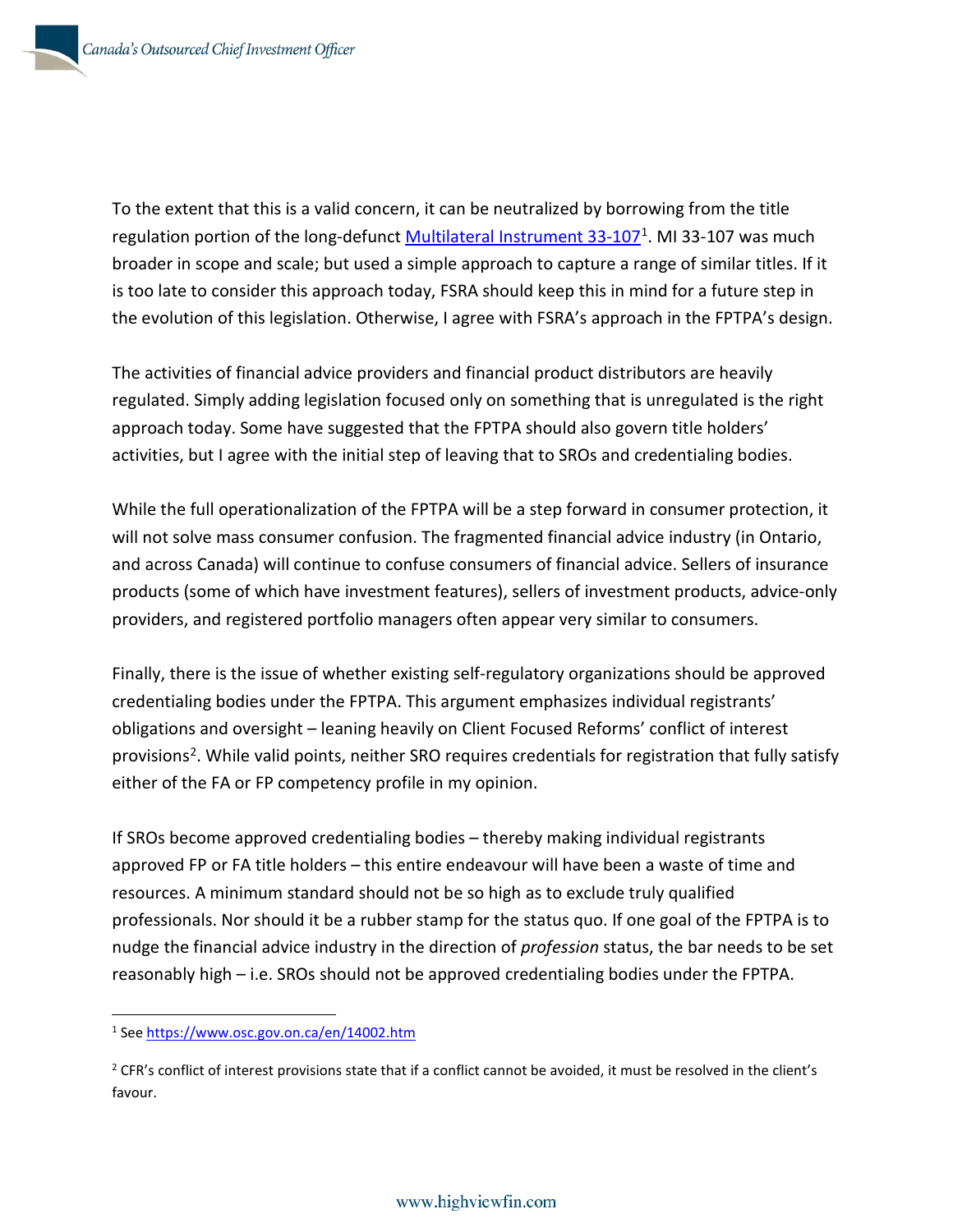## **Selected Consultation Questions**

*FSRA is seeking feedback on the above approach and whether the Proposed Rule and FP and FA baseline competency profile adequately reflect the technical knowledge, professional skills and competencies that should be included in a credentialing body's education program to establish the minimum standard for FP and FA title users.*

My general comments address my view on FSRA's approach. With respect to the competency profiles, FSRA has seemingly covered all of the broad key areas of knowledge. It is sensible to require those using the Financial Planner (FP) title to have technical knowledge and competencies in *all* of the listed areas while requiring those using the Financial Advisor (FA) title to be competent in at least one of the listed areas of knowledge.

Critical to assessing whether the baseline competency profiles will prove effective is how FSRA will evaluate the credentialing bodies. I expect that the curriculum of a significant percentage of credentialing bodies' educational programs cover each of the required knowledge areas. FSRA's review process should differentiate between a robust curriculum that is designed around a list of specific learning outcomes (with rigorous content and examinations) and programs that only superficially cover the areas of knowledge – filtering out the latter.

In my opinion, all FSRA-approved credentials must have a sufficiently-deep curriculum that arms credential-holders with robust technical knowledge; along with the tools to apply that knowledge in serving clients. These credentials should be offered by organizations with strong codes of conduct & ethics, and good oversight.